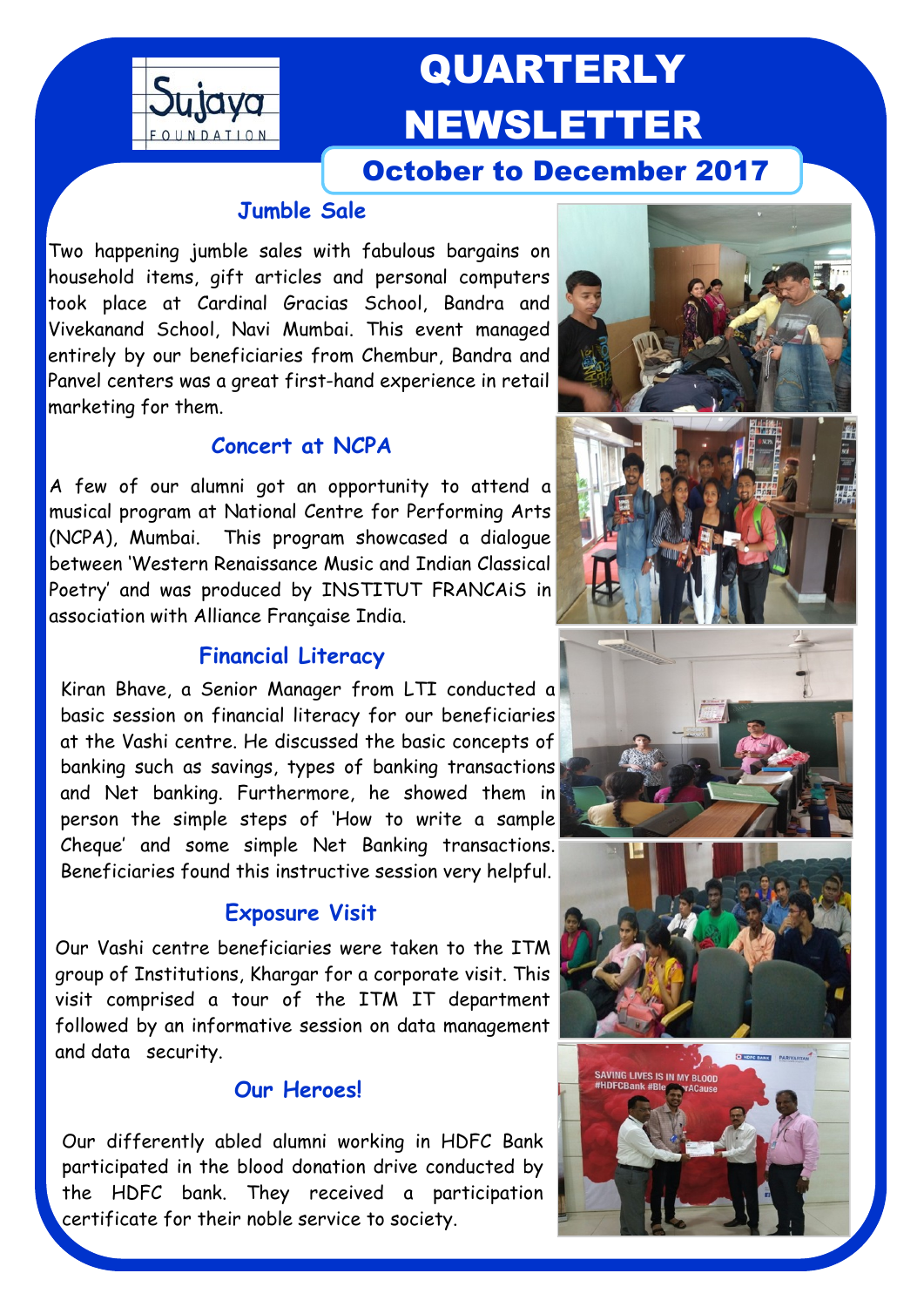### **Happenings at Empower Youth Centers**



 Sujaya Foundation was recognized as a Silver Certified Partner by NIIT Foundation under its NGO Accreditation Program 2017-18. This certificate was awarded in recognition of our partnership with NIIT foundation for training support and certification of underprivileged youth in basic IT.

- LTI invited Sujaya Foundation to participate in the "Joy of Giving" event for two days. On the first day, few of the Vashi centre beneficiaries put up a stall of snacks and sweets. On the second day, a sensitization booth was put up by the beneficiaries to teach the basics of sign language to the LTI employees.
- Sujaya Foundation was invited by the Shipping Corporation of India to put up a product stall at their premises in Mumbai. The objective of this initiative was to encourage entrepreneurial skills among individuals. A small group of our differently abled beneficiaries put up a stall of homemade chocolates which was a hit among the patrons.
- Beneficiaries from our Bandra, Kurla and Vashi centers have been placed in Corporate offices such as the ITM group of Institutions, Webtel India, Access Systems and HDFC Bank. They have been hired for Data Entry and Back Office roles.







#### **World Disability Day**

World Disability Day was celebrated joyously across our Bandra, Kurla and Vashi centers. Beneficiaries were sensitized about their rights and privileges as per the Disabilities bill 2016.We had a few helpful volunteers who spent time with the beneficiaries to understand the challenges they faced in their everyday life.



#### **Volunteer Farewell**

Destiny Espinoza, a student from the University of California volunteered with us and taught English to our STeP students at the Bandra centre. A small farewell was organized as a token of appreciation for her helpful services.